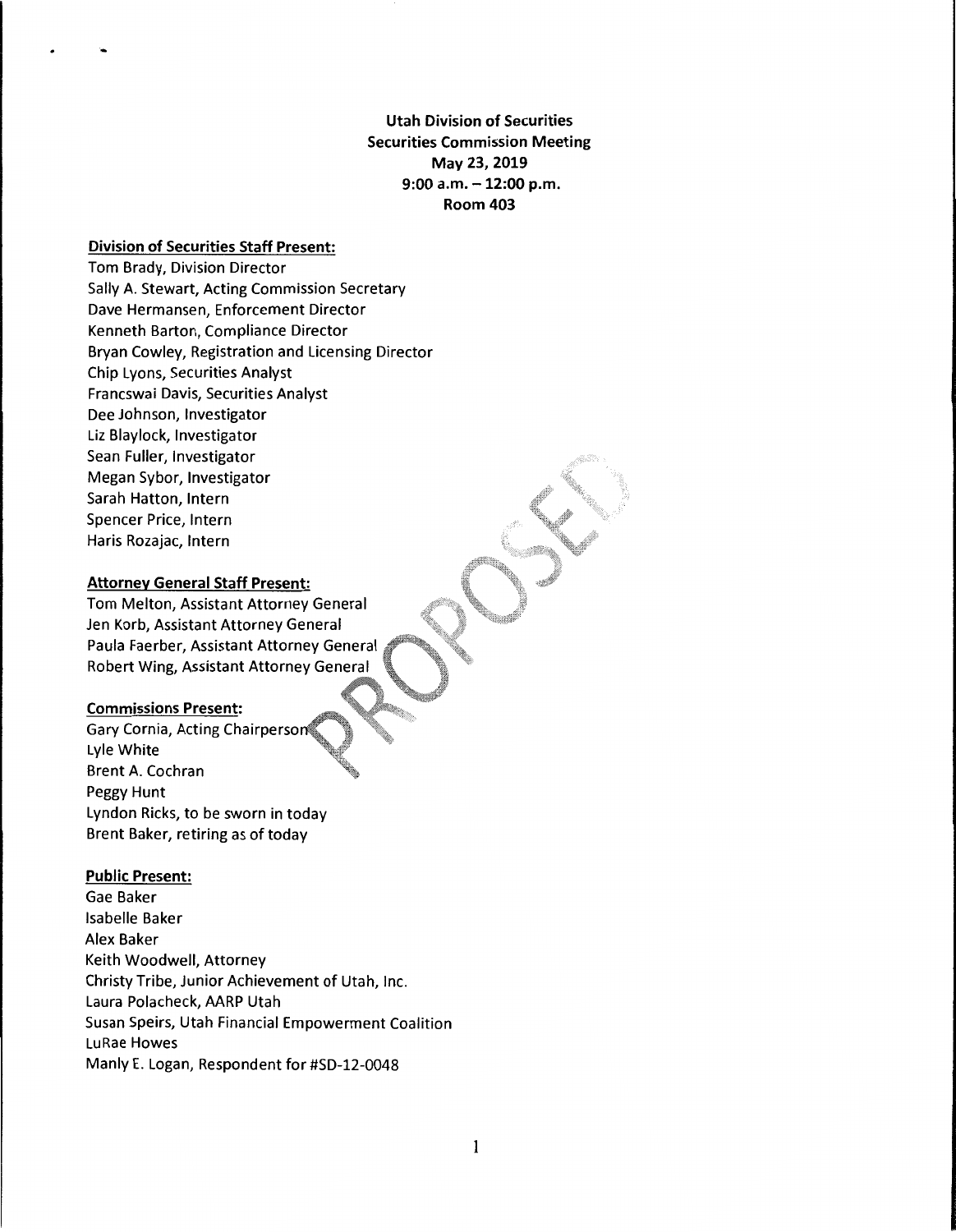## **Welcome and Call to Order:**

Acting Chairperson **Gary Cornia** began the meeting at **9:00 a.m.** by recognizing **Tom Brady** for the presentation of a gift in recognition of service for **Brent Baker,** the retiring Commission. The gift was presented with acknowledgement of eight years of service to the Commission. Mr. Baker noted that his wife Gae, son Alex and daughter-in-law Isabelle were present. He thanked the Division and other Commissioners for the experience and noted his enjoyment in participating over the years.

# **New Commissioner:**

Director **Tom Brady** administered the Oath of Office to the newest member of the Commission, **Lyndon Ricks.** He is affiliated with Michael Best & Friedrich LLP.

# **Minutes:**

**Lyle White** made a motion to approve the minutes from the March 21, 2019 meeting. **Brent Cochran** seconded the motion. The motion was unanimously approved.

# **Director's Report:**

Director **Tom Brady** reported on personnel changes within the Division. He noted that Vickie Cutler was no longer with the Division and that Sally A. Stewart was temporarily filling in as the Commission Secretary. He indicated the position of Administrative Assistant has been posted and will be filled as soon as possible. He also introduced the three Interns hired for the summer. They are Sarah Hatton, Haris Rozajac and Spencer Price.

He also explained that the Division's Education Fund resources were being used to update equipment and software with increased efficiency and the assistance of the literas.

## **Enforcement Section Report:**

Enforcement Director **Dave Hermansen** reported that the number of Complaints filed with the Division has increased again. There have been 187 complaints iled since July 2018. The Enforcement Section is currently working on 68 complaints overall. The newest area of complaints at this time is violations by Boards of Directors. This includes a whistleblower complaint on stock sales with commission by the Board of multiple companies.

There are currently 14 outstanding Orders to Show Cause against entities. The backlog includes six Orders to Show Cause being drafted at this time. There are three Stipulations and Consent Orders to be presented to the Commission in this meeting.

The Division has 22 cases being prosecuted criminally with three cases being screened last month. The Rust Rare Coin case has had indictments handed down on three primary individuals in that investigation. That case will be prosecuted in the Federal Courts.

Sentencings have taken place in two cases and are scheduled in three more. The completed ones represent the extremes of sentencing in this type of cases. First was the case of Dean Casutt. He was convicted of one second-degree felony; sentenced to \$300,000 in restitution and 90 days in jail. The second case involved Shannon Fitzgerald. She was convicted of eight counts of fraud involving 1.6 million dollars in losses; resulting in a sentence of three years' probation with restitution of \$198,500 to be paid at \$100 per month. The three upcoming sentencing hearings are for Toby Waggoner scheduled for June 10<sup>th</sup>, Arenal Energy scheduled in July and Mark Tager, also schedule in July.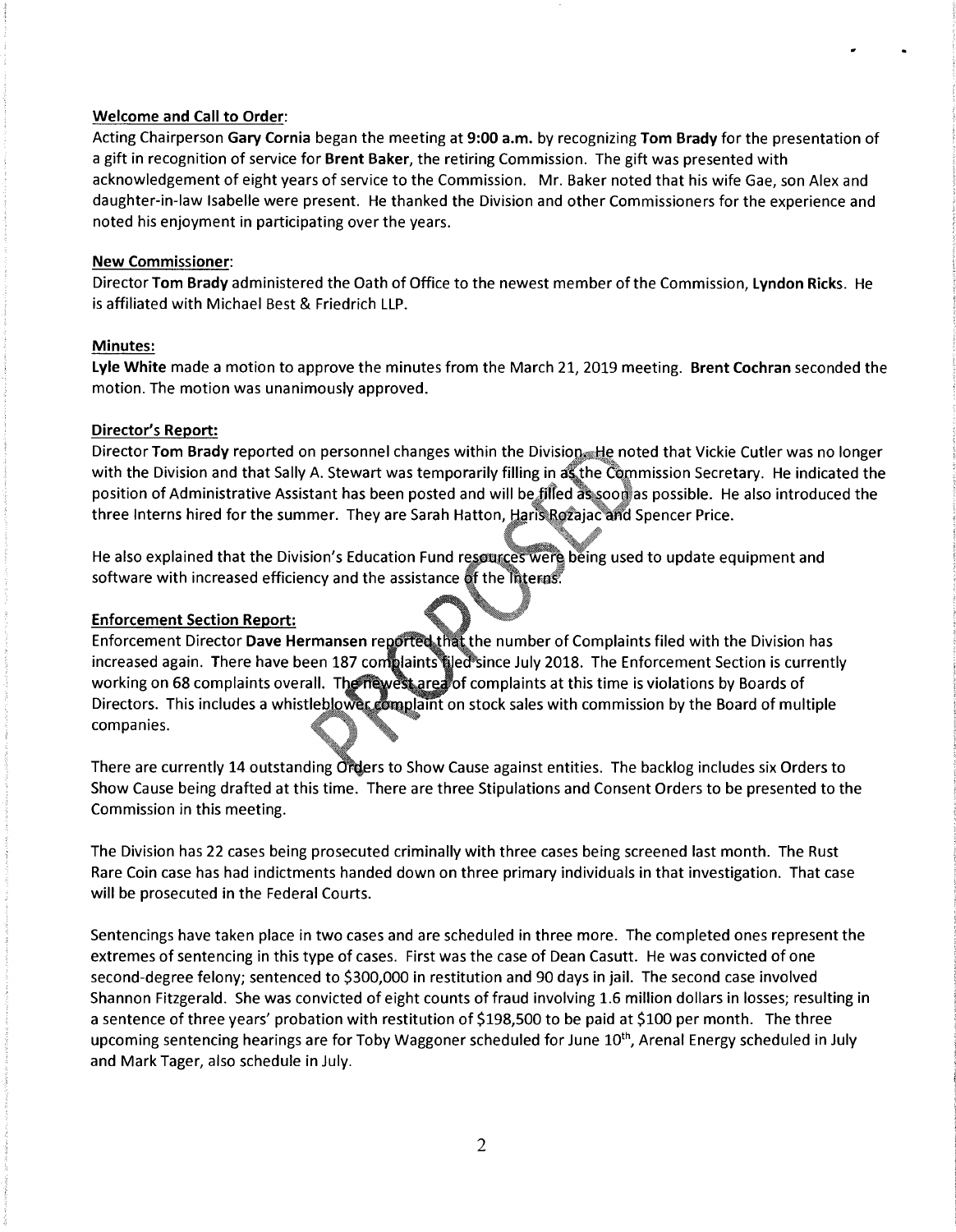There are four cases which are scheduled upcoming trials. The case against Keith Lignel is scheduled for June along with the case against Mojo Fitness. The case against Stove in a Can is scheduled for July along with a case against Daniel Energy.

# **Compliance Section Report:**

Compliance Section Director **Kenneth Barton** reported that thus far in 2019 this Section has initiated 28 compliance examinations; eleven were opened for-cause as a result of an investor complaint or regulatory agency referral with the remaining 17 being routine examinations. The year to date percentage of for-cause exams is 40%. The rolling three-year annual percentage for for-cause exams is 62%. This year so far routine exams comprise a higher than norm percentage which is good news. There have also been seven new Investment Advisor licensing approval exams initiated; bringing the total number of examinations opened since the beginning of the year to 35.

The Compliance Section is currently working on one administrative action and two criminal actions. The administrative action is currently stayed pending completion of the sentencing phase of a criminal action. One of the criminal actions is awaiting a sentencing hearing which has been rescheduled and the other is scheduled to resume trial in August 2019.

# **Registration and Licensing Section Report:**

Registration and Licensing Section Director **Bryan Cowley** informed the Commission that while the number of filings remains relatively the same from year to year, the type of filings changes. In 2018 there were 6,993 filing with the 77% of them, a definite majority being mutual funds and UITs. He went on to specifically address the 29 Utah Exemptions in 2018 and the 17 in 2019 thus far. He noted that this number does not reflect the total number of transactions in the state because most of the exemptions are self-executing, meaning they do not have to make a filing with the Division.

Most of the telephone inquiries in this section are about the 14(2)(q) Limited Offering Transactional Exemption. The exemption is self-executing but allows 15 <u>purc</u>hasers in our state within a 12-month period with an aggregate amount not to exceed one million dollars

Most of the filings required are 14-2  $\frac{1}{2}$  existing shareholders which are Distribution Reinvestments or DRIPS for REITs that exempt the distribution transaction. We have also had three  $14-2(p)$  Merger/Reorganizations which require shareholders approval and five 14-25-(v) accredited investors which exempts the transaction as long as it is filed with the State Division within 15 days of the first sale. He stated he was glad to see so many taking advantage of the ways to legitimately raise money and that the Section also handles non-state exemption filing, but that they will be discussed at a later date.

# **Investor Education and Training Fund Report:**

Investigator **Dee Johnson** presented this report on behalf of Karen McMullin, noting her responsibilities in this area. He stated that since the Commission meeting in March, the Division had participated in seven events including four URS seminars, two large conferences (USOT - "Women in the Money" and the annual statewide "Elder Justice Conference") and one seminar for the Department of Commerce Employees. The total estimated attendance for the seven events was 1,071 participants.

In the same time period, the Division has had seven requests from the public and other partners to provide investor education materials for a variety of purposes. The estimated number of people from this outreach is approximately 450. These requests have come from industry professionals, the Utah State Board of Education and volunteers teaching self-reliance and investor protection classes for the Church of Jesus Christ of Latter-day Saints.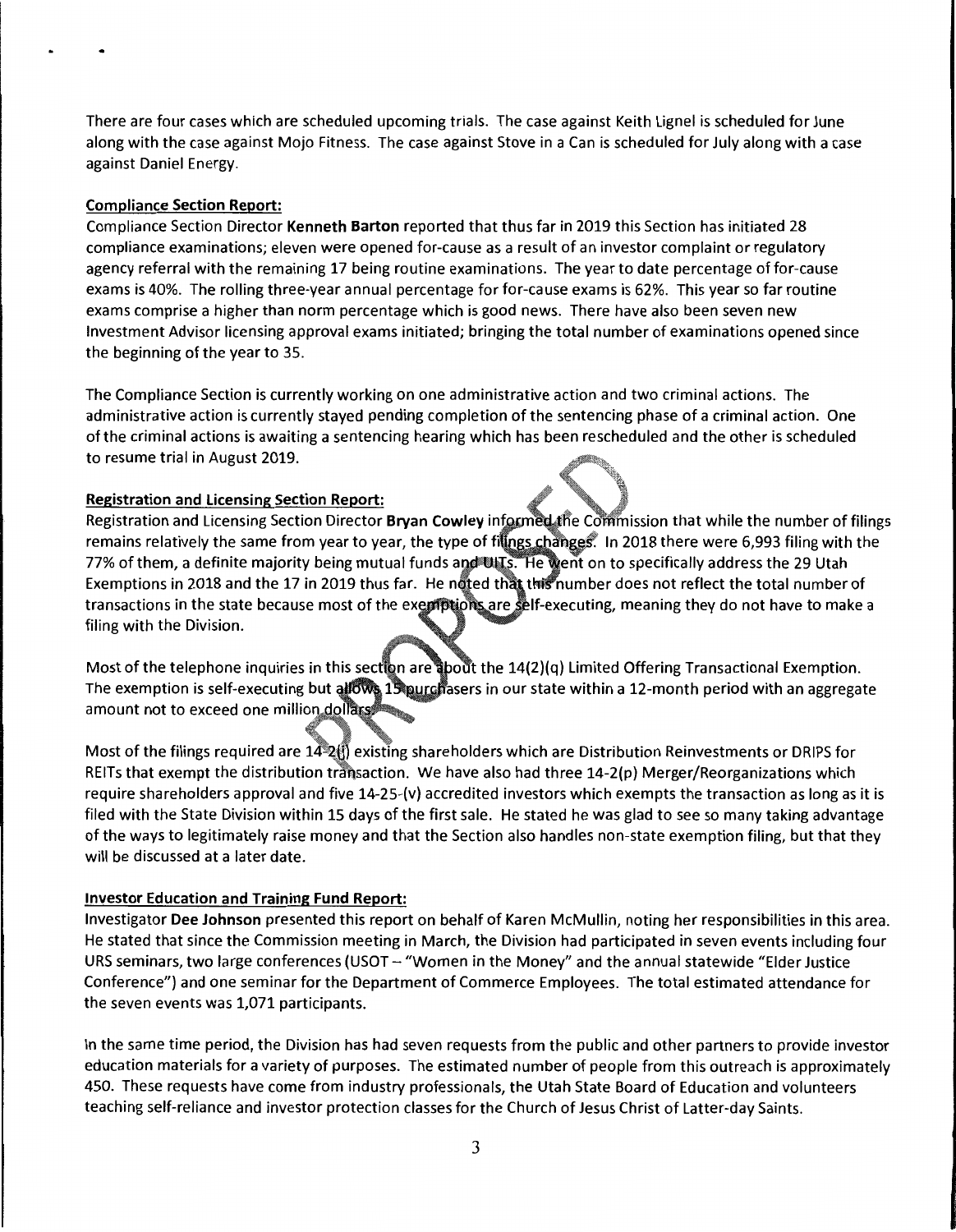There are currently 16 events booked in the remaining months of 2019. In the next two years, the Salt Lake Library/Daybreak branch is one of 50 public libraries hosting "Thinking Money for Kids", a traveling exhibition from the American Library Association (ALA) and FINRA Investor Education Foundation. Sites were selected through a peer-reviewed competitive application process and the local library has agreed to host the exhibition for a six-week period in the Spring of 2021. The Division has offered the Daybreak branch assistance in the planning and hosting of this exhibition.

At this point in the meeting, Acting Chairperson **Gary Cornia** asked Assistant Attorney General **Tom Melton** to introduce the new Assistant Attorney General **Robert Wing.** Those introductions were made.

### **Education and Training Fund Report:**

**Bryan Cowley** presented the Division of Securities Education and Training Fund Report. Commissioner **Lyle White**  made a motion to approve the report, seconded by **Brent Cochran.** The motion passed unanimously.

#### **Grant Requests:**

A request was presented by Susan Speirs for a grant to the Utah Financial Empowerment Coalition in the amount of \$10,000. This request is for a conference previously held and attended by approximately 550 people, mostly from the Wasatch Front. The conference covered multiple topics covering a wide breadth of subjects and received positive feedback. Questions from the Commission were addressed and a motion for approval requested. The motion was made by Commissioner Peggy Hunt and seconded by Commissioner Lyndon Ricks. The motion passed unanimously for the requested amount.

A request was presented by Christy Tribe for a grant to Junior Achievement of Utah, Inc. in the amount of \$5,000. This organization has been given previous funding for their programs. This grant would provide funding for a program on financial literacy for high risk high school students at Granger High School. The Commission suggested that they broaden the program to include additional schools at risk. A motion for approval was made by Commissioner **Lyndon** Ricks and seconded by Commissioner Peggy Hunt. The motion passed unanimously for the requested amount.

A request was presented by Laura Polacheck for a grant to AARP Utah in the amount of \$20,000. The organization provides free and open education through a program called "Real Possibilities University". This is a national program including fraud watch and various outreach programs. The organization uses mass teleconferences, including ones involving current Director Tom Brady's and previous Director Keith Woodwell's participation. They work with the Division of Securities and the Attorney General's office, as well as the Division of Consumer Protection. The Commission suggested that they include follow-up with the Utah Insurance Department concerning the use of insurance and annuities, as well as reverse mortgages and fraud through other legal product. A motion was made for approval by Commissioner **Brent Cochran** and seconded by Commissioner **Lyndon Ricks.** The motion passed unanimously for the requested amount.

#### **Consideration and Approval of Proposed Orders:**

**1. Austin Cole Raught, SD-19-0013: Stipulation and Consent Order** 

Francswai Davis presented this Order with the assistance of Megan Sybor, the investigator in this case. The Order has been agreed to by Raught and his attorney, Keith Woodwell. Under this Order, Raught agrees and admits to the Division's Findings of Facts and Conclusions of Law; agrees to cease and desist from violating the Act and comply with the requirements of the Act in all future business in the state of Utah; agrees to a bar from associating with any broker-dealer or investment adviser licensed in Utah and from acting as an agent for any issuer soliciting investor funds in the state of Utah. Raught agrees he shall pay a total fine and restitution amount of \$15,000.00; paying \$7,000.00 within 5 business days of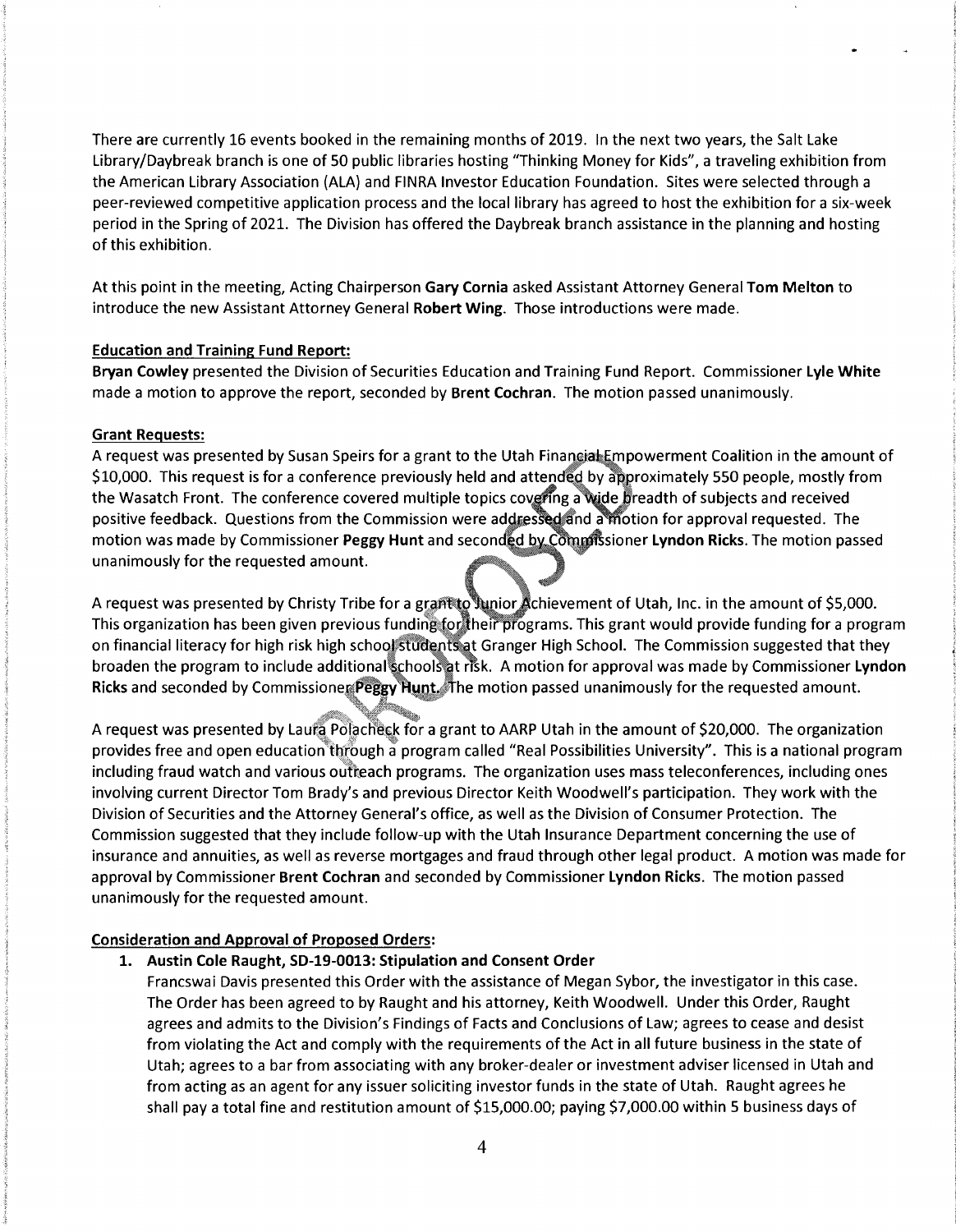the entry of the final Order and paying the remaining \$8,000.00 to the Division in equal monthly payments over a period of two years. The first monthly payment will be due August 1, 2019.

Commissioner **Peggy Hunt** made the motion to approve the Stipulation and Consent Order and fine amount. Commissioner **Lyndon Ricks** seconded the motion. The motion was approved unanimously.

# **2. Carlos Humberto Rodriguez, SD-19-0008: Stipulation and Consent Order**

Francswai Davis presented this Order with the assistance of Sean Fuller, the investigator in this case. The Order has been agreed to by Rodriguez. Under this Order, Rodriguez admits to the Division's Findings of Facts and Conclusions of Law; agrees to cease and desist from violating the Act and comply with the requirements of the Act in all future business in the state of Utah; agrees to a bar from associating with any broker-dealer or investment adviser licensed in Utah and from acting as an agent for any issuer soliciting investor funds in the state of Utah; and from being licensed in any capacity in the securities industry in Utah. Rodriguez shall cooperate with the Division and testify, if necessary, in any administrative proceeding against MTC and/or Maynes. Rodriguez agrees he shall pay a total fine amount of \$11,000.00; paying \$1,500.00 within 5 business days of the entry of the final Order, pay \$1,000.00 to the Division within 60 days of the entry of the final Order; and pay the remaining \$8,500.00 to the Division in equal quarterly payments within 36 months of the entry of the final Order.

Commissioner Brent Cochran made the motion to approve the Stipulation and Consent Order and fine amount. Commissioner Peggy Hunt seconded the motion. The motion was approved unanimously.

# 3. Richard Justin Pupunu, SD-19-0006: Stipulation and **Consent Order**

Francswai Davis presented this Order with the assistance of Liz Blaylock, the investigator in this case. The Order has been agreed to by Pupunu. Under this Order, Pupunu neither admits not denies the Division's Findings of Facts and Conclusions of Law; agrees to cease and desist from violating the Act and comply with the requirements of the Act in all future business in the state of Utah; agrees he shall not seek licensure in the securities industry in litah for a period of no less than two years from the date of entry of this Order. Pupuny agrees he shall pay a fine of \$3,000.00; paying \$1,000.00 within 10 business days of the entry of the tinal Order; and pay the remaining \$2,000.00 to the Division within 18 months of the entry of the final Orde

Commissioner **Brent Cochran** made the motion to approve the Stipulation and Consent Order and fine amount. Commissioner **Peggy Hunt** seconded the motion. The motion was approved unanimously.

**4. Manly** E. **Logan, SD-12-0048: Order on Motion for Summary Judgment as to Manly E. Logan**  Paula Faerber presented this Order. Manly E. Logan was present in the meeting but did not address the Commission. Under this Order, Logan is ordered to cease and desist from engaging in any further conduct in violation of the Act; is permanently barred from associating with any broker-dealer or investment adviser licensed in Utah; and is order to pay a fine of \$25,000.00.

Commissioner **Brent Cochran** made the motion to approve the Order and fine amount. Commissioner **Peggy Hunt** seconded the motion. The motion was approved unanimously.

Back on the Record at 10:30

• •